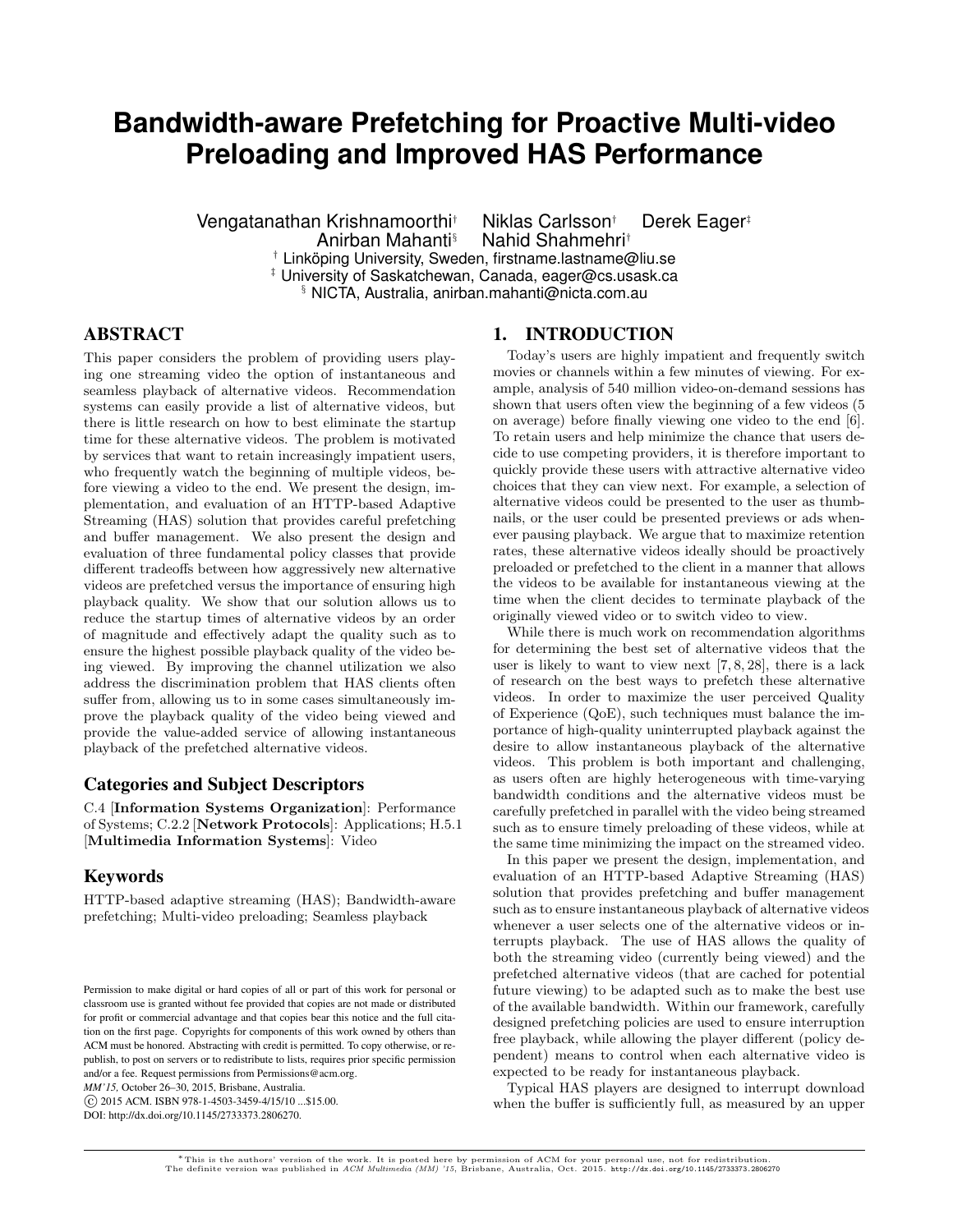buffer threshold  $T_{max}$ , for example, and not resume download again until the buffer has drained to some lower buffer threshold  $T_{min}$ . While the use of an upper threshold  $T_{max}$ helps limit the wasted resources associated with users not watching the full video, it has been shown that the resulting on-off behavior [5, 21, 24] can lead to poor performance under conditions with competing traffic [3, 13]. Our solution carefully schedules prefetching during off-periods, obtaining improved download rates, while also ensuring that the prefetching does not negatively impact the user playback experience. In fact, we show that under some circumstances, prefetching of alternative videos can even improve the playback quality of the streaming video itself.

It is likely that the criticality of preloading alternative videos will differ both across services and between users within a service. For example, for some users, timely preloading of alternative videos may be very important such as to allow seamless "video browsing", whereas for other users that are less likely to change videos, the preloading is simply a value added service used occasionally.

Motivated by a diverse set of use cases, and user behaviors, within our framework, we present the design and evaluation of three fundamental policy classes used for multi-file prefetching. The first two policy classes use opportunistic prefetching only during off periods, but differ in how aggressively they prefetch new alternative videos versus ensuring that the prefetched videos are relatively evenly paced. The third class uses strict prefetch deadline targets for when the beginning of the different alternative videos should have been prefetched. In bandwidth restricted scenarios, this policy class must therefore sometimes trade a lower quality level of the streaming video for more reliable delivery of the prefetched alternative videos. We use an optimization framework to balance the importance of the different deadlines associated with this policy. Within each policy class, we consider both non-adaptive and adaptive quality selection versions.

We implement a proof-of-concept solution on top of the Open Source Media Framework (OSMF), within which we combine the OSMF Ad insertion plugin (to allow playback of multiple videos in the same video container) and a downloadmanager extension based on Krishnamoorthi et al.'s [19] branched video framework (that supports prefetching and caching). Our implementation allows the user to seamlessly switch to viewing an alternative video with negligible startup delay, as soon as the player has prefetched the beginning of the alternative video(s). Moreover, the use of the ad plugin to stitch together multiple videos within a single container and cache management allow the currently played video to be quickly replaced by an already prefetched video. In experiments assuming a 4 Mb/s link, for example, the startup time of an alternative video (at lowest playback quality) is reduced from about 6 seconds (without prefetching but using the ad plugin for faster playout) to 0.6 seconds (needed to switch and load containers).

In summary, the primary contributions of the paper are (i) a prefetching framework that simultaneously allows adaptive prefetching and playback of alternative videos, while addressing the on-off problem typically associated with HAS, (ii) a novel proof-of-concept implementation that we show implements effective prefetching policies and provides close to instantaneous playback of alternative videos, and (iii) the design and evaluation of three candidate policy classes, including both non-adaptive and quality adaptive versions. Our experimental results highlight and validate the basic properties associated with the different policy classes and characterize their performance tradeoffs.

The remainder of the paper is organized as follows. Sections 2 and 3 set the context and describe our system framework, respectively. We then define the policy classes and their variations (Section 4), describe our system implementation (Section 5), and present our validation and performance results (Section 6). Finally, related work (Section 7) and conclusions (Section 8) are presented.

## 2. BACKGROUND

HTTP-based Adaptive Streaming (HAS) is the most popular means of providing streaming services today [2]. HAS is client driven and allows the use of stateless Web servers and caches. Typically, the players either use byte-range requests or request each individual file "chunk" with a unique URL [5]. The use of multiple files with different video qualities, with aligned chunks, allows the player to adapt the playback media streaming rate based on current buffer and network conditions.

Commonly, the client-side scheduling of chunk requests by HAS players results in on-off periods in the bandwidth usage [24]. To understand why, note that players must balance the need to buffer sufficiently many chunks such as to account for jitter and bandwidth variations against the desire to avoid wasting unnecessary resources on clients terminating playback early. For these reasons, HAS players typically try to maintain some minimum desired buffer occupancy  $T_{min}$  (measured in second of playback) without exceeding some maximum desired buffer occupancy  $T_{max}$ . For example, with the simplest policies, as used by the OSMF player, for example, playback begins whenever  $T_{min}$  data is buffered and the player continues to make requests until  $T_{max}$  is reached. Then, the player does not make any new requests until the buffer occupancy falls below  $T_{min}$  again.

Similar on-off patterns have been observed with other players [5, 21, 24]. One noticeable difference between players is the size of the buffer thresholds. For example, among general video streaming frameworks, OSMF uses much smaller default values  $(T_{min}/T_{max} = 4/6)$  compared to Microsoft Smooth Streaming  $(T_{min}/T_{max} = 12/30)$  [5]. Even more extreme is the  $T_{max} = 240$  second buffer that Netflix tries to maintain in steady state [14]. A larger buffer provides additional protection against errors in rate estimation, and can in some cases allow clients to recover from temporary network outages. Note that OSMF may be designed for short duration videos played on mobile devices, whereas Netflix focuses on delivering full-length movies and TV shows. Yet, despite the large differences in the desired buffer size, the on-off behavior is common across the players.

Coupled with TCP congestion control mechanisms, the on-off periods can result in clients not obtaining their fair bandwidth share [13, 15]. To understand why, note that the overall throughput of HAS depends on the underlying end-to-end congestion mechanism of TCP. For example, consider the case in which the congestion window timer times out during an off period. In this case, the sender will reset its congestion window to a predefined minimum and begin slow-start at the start of the on-period. More generally, the use of on-off periods can cause a user to pick a lower quality than it otherwise would, resulting in increasingly bigger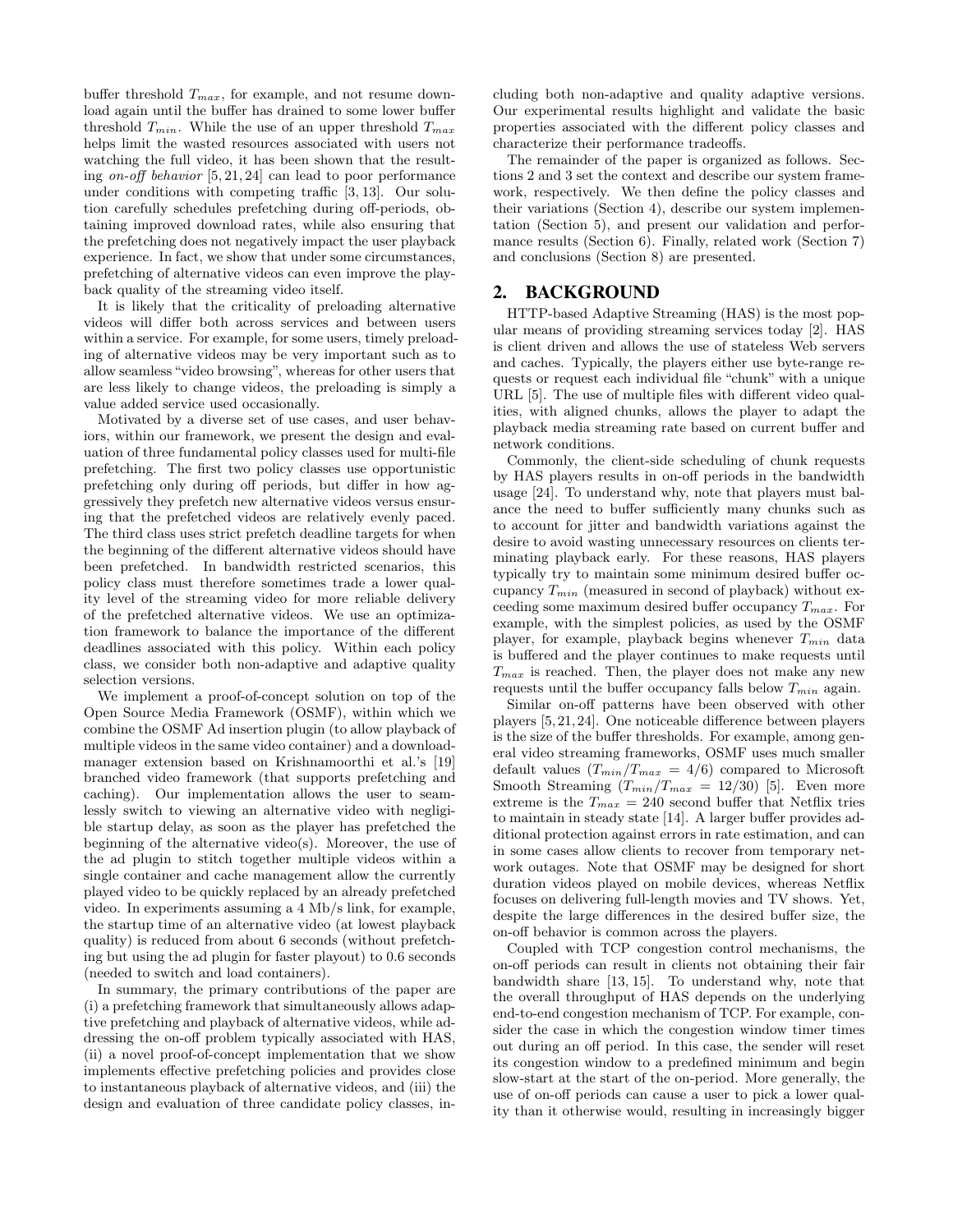off-periods, thus allowing other users to grab a bigger bandwidth share. This behavior is self-feeding and HAS users can get increasingly smaller bandwidth share  $[13]$ <sup>1</sup>

In this paper, we present a novel system design that utilizes the otherwise unused bandwidth during off periods to prefetch the initial chunks of alternative videos. This allows the player to simultaneously preload alternative videos and maintain its fair bandwidth share.

## 3. SYSTEM OVERVIEW

## 3.1 Basic Approach

We assume that each user has been assigned a set of alternative videos that the content provider would like to preload at the client. This list could include, for example, videos that the user is likely to view next or ads that the provider may want to show when the user pauses playback. We will refer to the video being streamed as the streaming video, and the videos to be preloaded as alternative videos. To allow instantaneous playback of an alternative video, its initial chunks must be prefetched and cached locally on the client.

Our solution leverages HAS chunking and adaptivity. To allow instantaneous playback of alternative videos, the initial chunks of these videos are downloaded in parallel with the chunks of the currently streamed video. By prefetching the initial chunks of the alternative videos, the player can allow the user to seamlessly switch between multiple videos without enduring noticeable playback interruption. To ensure interruption free streaming of the currently viewed video, the video qualities of both the streamed video and of the prefetched alternative videos are adapted based on current conditions.

Our solution utilizes the off periods associated with typical HAS players to perform prefetching. Using opportunistic and adaptive prefetching of the alternative videos during time periods when connections otherwise would be idle allows us to make use of the otherwise wasted bandwidth. By eliminating off periods, the player also avoids TCP congestion window timeouts and other throughput problems associated with the on-off pattern of typical HAS systems, allowing the client to maintain its fair bandwidth share and improve download speeds.

In Figure  $1(a)$  we use example traces to illustrate how prefetching of alternative videos can help improve the client's overall download throughput during on periods, and hence also the playback quality of the streaming video itself. Note that after the off period (during which the regular HAS player would not be downloading chunks), there is a nonnegligible ramp-up period required by TCP before the regular HAS player reaches the original download rate, resulting in a slower average download rate during the following on period. This is clearly illustrated by the difference in the slope of the cumulative download curves (Figure 1(b)) between 28 and 37 seconds. The higher download rate also results in  $T_{max}$  being reached sooner, illustrated by the streaming video curve of our player plateauing three seconds before the native HAS player without prefetching.

## 3.2 Simple Prefetch Example

Figure 2 illustrates the operation of a basic "best effort" prefetching policy that prefetches the first two chunks of each of the two alternative videos. In this example there are only two quality encodings, and the player downloads the initial chunks of the alternative videos, at the lower quality, whenever there would otherwise be an off period.

As with regular HAS, the client starts downloading the first few chunks of the streaming video at a low quality and then increases quality as network conditions permit. The player continues to download chunks back-to-back until the buffer occupancy reaches or exceeds  $T_{max}$ . At this time, rather than entering an off period, our modified player now downloads the chunks of the alternative video, starting with the first chunk of the first alternative video.

Chunks of the alternative videos are downloaded into a separate cache and are not loaded directly into the player. Therefore, the playback buffer is drained at exactly the same rate as for a regular HAS player. The modified player continues downloading alternative chunks until the next expected completion time would be after the playback buffer reaches  $T_{min}$ . For example, in the case that the current download rate is  $r$  and the current playback buffer is  $T$ , the player should no longer initiate new downloads of alternative chunks whenever  $r(T - T_{min})$  is smaller than the size S of the next alternative chunk. Instead, the player switches back to downloading chunks from the streaming video, and the download pattern is repeated.

#### 4. PREFETCH POLICIES

All considered prefetch policy classes (Section 4.1) assume an ordered list of alternative videos, but differ with respect to how many chunks are downloaded of each alternative video, the timing of when alternative video chunks are downloaded, and how strictly potential chunk deadlines are applied. Variants of the policy classes (Section 4.3) are defined based on their quality adaptation.

#### 4.1 Policy Classes

Best-effort: This is the simplest policy class. When the buffer occupancy reaches  $T_{max}$ , the player starts downloading chunks of the alternative videos, and continues doing so until it estimates the download rate to be insufficient to allow another such chunk download before the buffer falls below  $T_{min}$ . At this time, the player goes back to downloading chunks of the streaming video. When given a prefetch opportunity, this policy always prefetches the first  $n$  chunks of the alternative video next on the list of alternative videos, one after the other. Here,  $n$  is a policy parameter controlling how much of each video should be prefetched before being presented as a preloaded alternative.

This policy class is well suited for network conditions where the buffer size periodically reaches  $T_{max}$ . Naturally,  $T_{max}$  is reached most frequently under high-bandwidth scenarios. However, interestingly, due to the quality adaptation of typical HAS players, alternative chunks will also be downloaded relatively frequently also under low bandwidths scenarios, as long as the download rate exceeds the minimum encoding rate. Perhaps the biggest downside with this policy class is that it does not provide the content provider with any control of how quickly new alternative videos are prefetched. The following two policy classes address this shortcoming.

<sup>1</sup>While the impact of on-off periods differs between TCP implementations, typically TCP enters slow start when the idle period exceeds the RTO threshold. Section 6.7 takes a closer look at the impact of TCP version and slow start.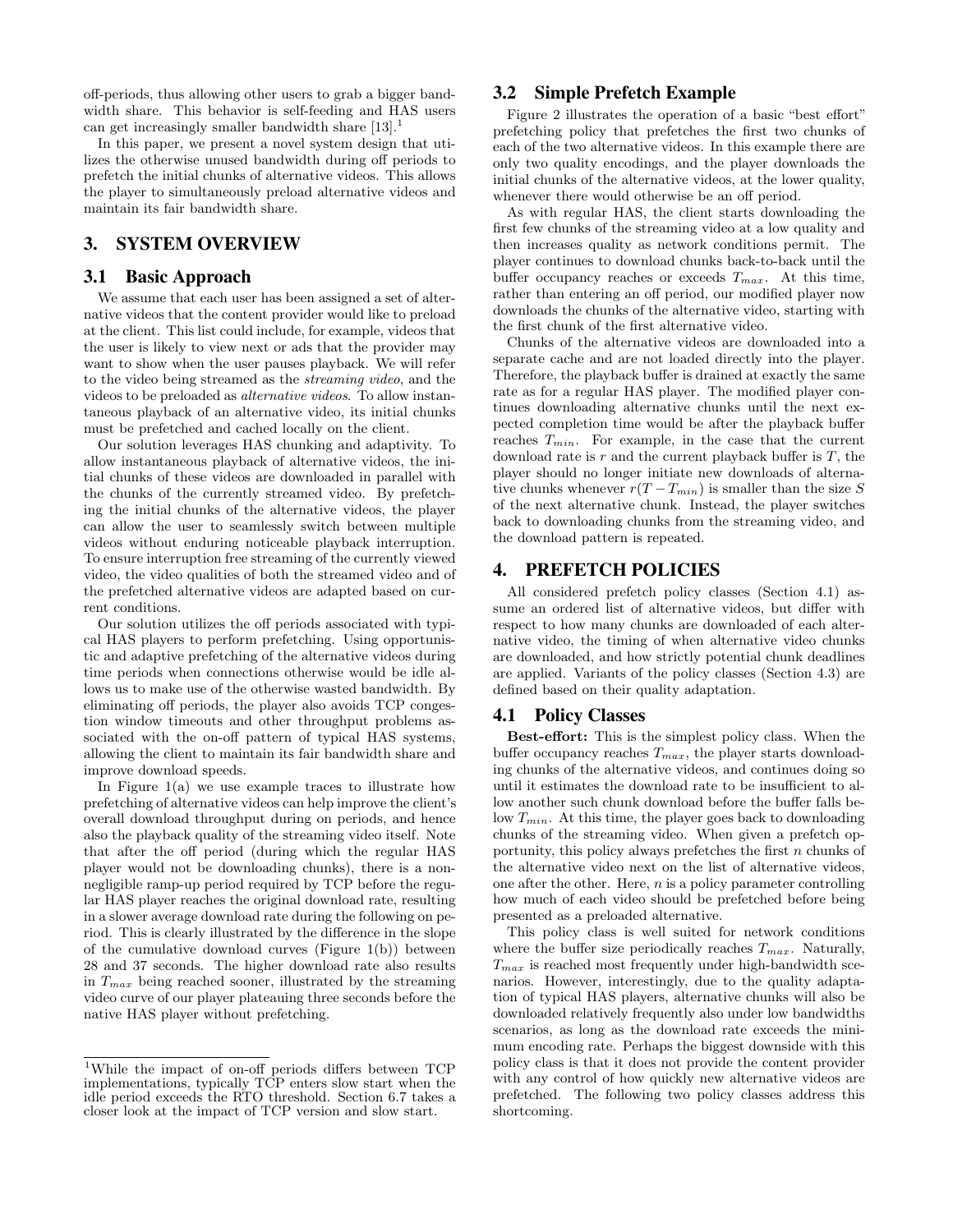

Figure 1: Transfer during example experiment. overview.

prefetching classes.

Token-based: This policy class provides greater control of the earliest time new alternative videos should be prefetched, allowing the client to pace the rate that such videos are prefetched. These policies download chunks from the alternative videos at exactly the same instances as the best-effort policies, but differ in how they decide from which video to download next. To achieve an even pacing without impairing the playback quality of the streaming video, these policies implement a token-bucket approach in which new video tokens are generated and placed in a queue every  $\Delta$  seconds. Each token is associated with a new alternative video, and the player always downloads the first  $n$ chunks of the video next in the token-bucket queue, unless the queue goes empty, in which case the player continues to select chunks of the video associated with the most recent token. The policy parameter  $\Delta$  determines the pacing, and n the minimum amount of prefetching of each video. With  $\Delta = 0$ , the token-based policy is equivalent to best-effort.

Except for a much more even pacing of alternative videos, the performance of the token-based policies is the same as for the corresponding best-effort policies. Both these policy classes only download alternative video chunks when given an opportunity to do so without adapting the downloads of the streaming video, ensuring that the playback quality of the streaming video is not negatively impacted.

Deadline-based: For some video browsing users [6], stallfree switching between videos may be more important than achieving the highest possible streaming rate of the currently streamed video. To further prioritize the download of alternative videos and enforce an even pacing of the alternative videos, the third policy class associates deadlines with each alternative video and applies an optimization framework to find the best tradeoff between video quality and ensuring that the alternative videos are prefetched in time of their respective deadlines.

For simplicity, we define relative playback deadlines, such that the deadline of the next alternative video  $a$  always occurs when  $m_a$  chunks of the streaming video have been played either since the deadline for the previous alternative video or since playback began (in the case there are no prior deadlines). At each such deadline the player is expected to have downloaded the first *n* chunks of the alternative video. Assuming that the  $m_a$  chunks of the streaming video are downloaded ahead of the n chunks of the alternative video, we can now determine an optimized download schedule by

solving the following optimization problem:

maximize 
$$
\sum_{i=1}^{m_a+1} q_i^s l_i^s + \sum_{j=1}^n q_j^a l_j^a,
$$
 (1)

subject to

$$
t_i^s \le \tau + \sum_{j=1}^{i-1} l_j^s, \quad 1 \le i \le m_a + 1 \tag{2}
$$

$$
t_j^a \le \tau + \sum_{i=1}^{m_a} l_j^s, \qquad 1 \le j \le n \tag{3}
$$

$$
r_i^s(t_i^s - t_{i-1}^s) = q_i^s l_i^s, \quad 2 \le i \le m_a + 1 \tag{4}
$$

$$
r_1^a(t_1^a - t_{m+1}^s) = q_1^a t_1^a,
$$
\n<sup>(5)</sup>

$$
r_j^a(t_j^a - t_{j-1}^a) = q_j^a t_j^a, \qquad 2 \le j \le n \tag{6}
$$

The structure of this optimization model is similar to that used by Krishnamoorthi et al. [19] to address a different prefetching problem, concerning "branched video". Here,  $q_i^s$ ,  $l_i^s$ , and  $t_i^s$  are the quality, chunk size, and download completion time of the  $i^{\text{th}}$  chunk of the streaming video;  $q_j^a$ ,  $l_j^a$ and  $t_j^a$  are the corresponding values for the next alternative video. Furthermore,  $r_i^s$  and  $r_j^a$  are the estimated download rates for chunks  $i$  and  $j$  of the two videos, respectively, and the startup delay  $\tau$  is equal to the most recent deadline, or the playback start of the first downloaded chunk.

The objective function (1) tries to maximize the playback quality of the streaming video, conditioned on the individual playback deadlines of the streaming video  $(2)$ , the n alternative chunks being downloaded before their deadline (3), and bandwidth flow conservation assuming that the  $n$  alternative chunks (5 and 6) are downloaded after the  $m_a$  chunks of the streaming video (4). This prioritization ensures that the client does not experience unnecessary stall times for the streaming video. However, as chunks from alternative videos may be prefetched even when the player is not in an off-period, it may potentially impair the playback quality of the streaming video.

Whenever the deadline of an alternative video is passed, we simply move on to the next deadline. Furthermore, in the case that  $n$  chunks of the alternative video have been downloaded but the deadline of the alternative video is not passed, chunks from the streaming and alternative videos are downloaded in round-robin order. This approach therefore paces the downloads of alternative videos and naturally limits the workahead of the streaming video.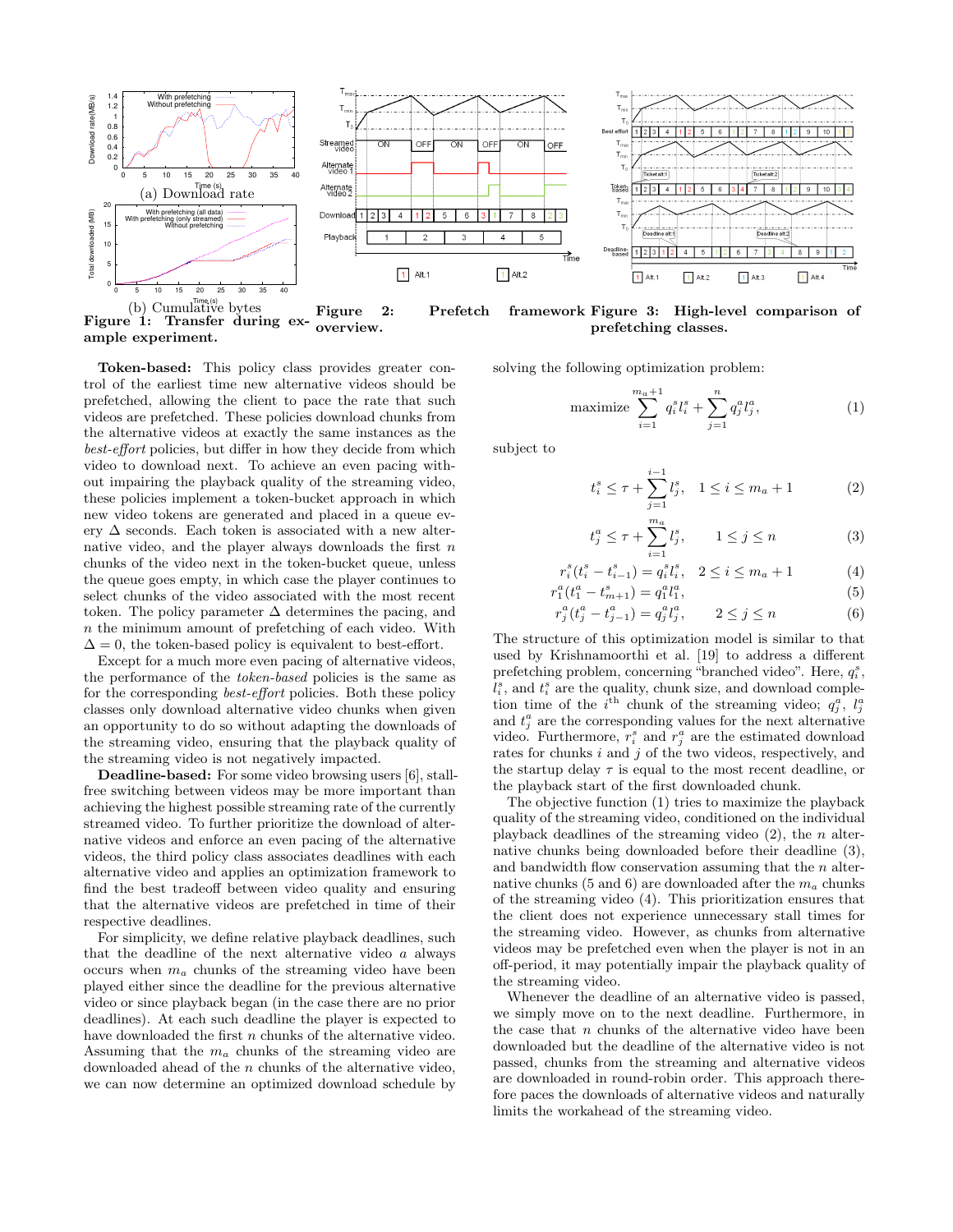## 4.2 High-level Comparison

Figure 3 presents a high-level comparison between the three policy classes. In this example, we have assumed  $n = 2$  and that the prefetched chunks are of the lower of two qualities. We note that the best-effort policy consistently downloads the first two chunks of each alternative video, whereas the token-based policy uses exactly the same opportunities to build up a larger buffer (workahead) for the video associated with the tokens generated thus far. This illustrates the differing policy tradeoffs between prioritizing pacing the prefetching of new alternative videos (potentially building up additional workahead for the current video that the client may be more likely to start viewing) and prefetching the largest possible set of alternative videos.

The biggest differences are observed for the deadline-based policy class. In contrast to the first two policy classes, this policy class uses deadlines to enforce downloads of alternative videos. Of course, this can come at the expense of the streaming video itself. For example, in Figure 3 the more aggressive prefetching required to meet the download deadlines of the alternative video chunks results in earlier downloads of these chunks and the playback buffer of the streaming video does not reach  $T_{max}$  until after the first such deadline. Note also that the more aggressive use of prefetching results in tighter buffer conditions. As seen in our experimental results (Section 6), this often results in the streaming video being streamed at a lower overall average quality compared to with the other two policies.

## 4.3 Fixed vs. Adaptive Prefetching

Thus far, for each policy class, we have described a simple policy variant that always prefetches chunks of the alternative videos at the lowest quality. We call these policy variants lowest quality. We also consider variants that adapt the quality of the alternative chunks based on the current buffer conditions and download rates. With our adaptive quality variants the quality of each prefetched chunk is selected at the time of the download request. At this time, the client greedily maximizes the quality of the next prefetched chunk, based on the estimated bandwidth and conditioned on the download being completed before the buffer occupancy falls below  $T_{min}$  and any other download deadline constraints associated with the deadline-based policy, for example.

## 5. SYSTEM IMPLEMENTATION

We have implemented a prototype of our system on top of the OSMF framework. Although the general policies described here are applicable to any HAS system, one advantage of the OSMF framework is that it is open source and we can share our implementation with the research community.<sup>2</sup> To simplify the head-to-head comparison of the prefetching policy classes, and to help ensure that our results are not determined by some quirk of OSMF, we use a somewhat simplified rate switching algorithm which does not leverage OSMF specific rules such as DroppedFPSRule or EmptyBufferRule. This algorithm consistently determines the quality of the next chunk as the highest chunk encoding rate that is lower than 0.8 times the current estimated bandwidth. An EWMA on the chunk download rates with  $\alpha$ =0.4 is used to estimate the current download rate. The specific

rate switching algorithm used was found to not significantly impact the relative policy comparisons.

The prefetching policies are implemented in a separate HTTPDownloadManager class that we incorporate in the OSMF framework. To facilitate seamless playback of multiple separate videos within the same container (e.g., to show snippets) we leverage the OSMF Ad insertion plugin.

Multi-file prefetching: Our HTTPDownloadManager class is responsible for (i) estimating download rates, (ii) updating buffer occupancies, (iii) regulating on-off periods, and (iv) managing the download schedule of chunks from the streaming video and alternative videos. This class integrates with the original OSMF libraries, thereby facilitating transparent operations between the original and custom components of the player. Chunks which are downloaded by this class are placed in the browser cache. When initiating playback of an alternative video these chunks are then requested by the player, resulting in a browser cache hit, from which the chunks can be quickly retrieved and subsequently played.

Browser cache: In our experiments, we make use of the browser cache as a temporary store for prefetched data rather than holding this data internally within the player. This circumvents limitations within the OSMF platform. For our experiments we place the browser cache on the RAM as it provides the fastest retrieval times. In the case a larger cache is needed, the cache may also be placed on the hard disk. The difference between these two configurations was verified to be minimal in our system.

Multi-file playback: The OSMF Ad insertion plugin was originally designed to play advertisements without having to load a new player/webpage each time, and allows multiple separate videos to be played within the same video container. We modified this plugin to allow different videos to be seamlessly stitched together at the time instance when the user selects to view the alternative video.

User interaction: There are multiple ways for the alternative videos to be displayed to the user. First, the user can be presented with a list of alternative videos that currently have been prefetched and are available for instantaneous playback. As new alternative videos are prefetched, they are added to the list. Second, when the streaming video is paused, the container can be replaced with a different instance of the video player, which plays one or more alternative videos. In this case, upon completion, playback of the original streaming video is automatically resumed.

The plugin also supports overlaying videos to be displayed. In this case, both the streaming video currently being viewed by the user, and one or more alternative videos can be displayed simultaneously in the same container. Other content providers may want to just display a thumbnail image or example frame of the alternative video. In this paper, we focus on the performance aspects of our framework, and leave user interface design issues for future work.

# 6. VALIDATION AND PERFORMANCE

## 6.1 Experimental Setup

Our experiments have been performed using a high-speed LAN. Dummynet [26] is used to control available bandwidths and round-trip times (RTTs). Our videos are hosted on a Windows 7 machine running Flash Media Server (FMS) 4.5 on top of TCP Reno. We also cross validate our results with FMS running on a Linux machine with TCP CUBIC

<sup>2</sup>Our data, source code, and system framework are available at http://www.ida.liu.se/~nikca89/papers/mm15.html.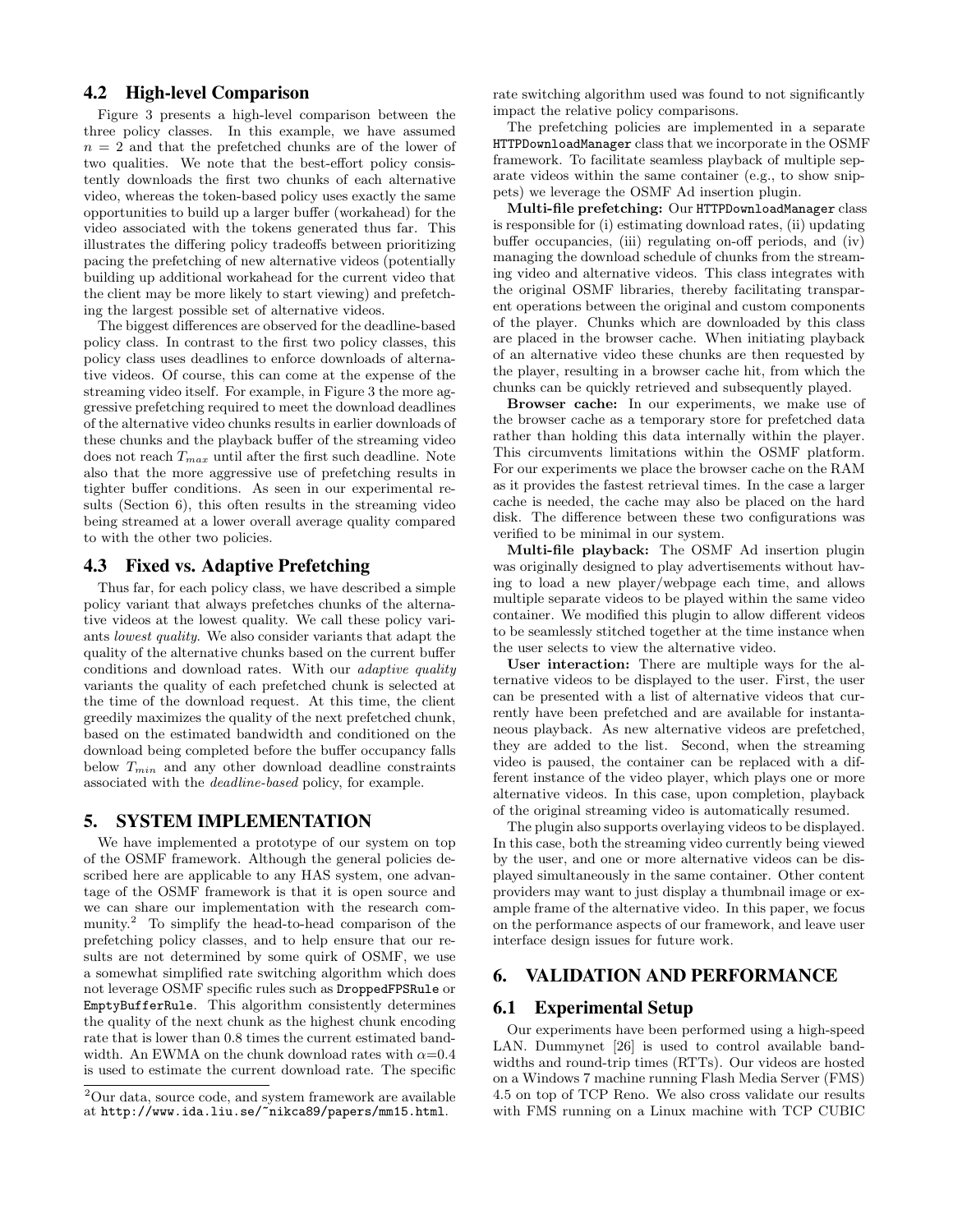and TCP Reno as the congestion control algorithm. The client machine runs Windows 7 and the player is embedded on a webpage within a Mozilla Firefox version 25.0.1 browser. The streaming video is the Big Buck Bunny video, each chunk is four seconds long, and has been encoded at 1,300 Kb/s, 850 Kb/s, 500 Kb/s and 250 Kb/s. The alternative videos are encoded using the same parameters.

In the following experiments, we present results which show how different policies perform under different network conditions. For all experiments we use two servers. One server hosts all the videos and the other hosts large files that are downloaded in parallel to generate between one and four competing flows. Dummynet runs on the end hosts.

To evaluate the impact RTTs have on the performance of the policies we keep the RTTs for the competing flow(s) fixed, while running experiments with different RTTs between the client and the streaming service. By running experiments with different number of competing flows, we can capture the bandwidth degradation while experiencing increased competition [13, 15]. In our default experiments we use a single competing flow. Both the video flow and the competing flow experience an RTT of 150ms, as motivated by the average ping latency observed from our university network to the top-million websites (per Alexa.com).

To capture both good and bad network conditions for the encodings and setup above, we evaluate the system for different shared available bandwidths, with 4,000 Kb/s being our default bandwidth. In our experiments, we also take a closer look at the impact of the buffer size and TCP version.

Our instrumented player continually records information about player states and events to a log file. These log files are then processed to generate our results. Unless specifically mentioned, in each experiment the streaming video plays for 90 seconds and each experiment is repeated 20 times.

We also include results using the naive OSMF player without any modifications, which does not do any prefetching of alternative videos, to provide a baseline for comparison. The prefetch policies are all implemented using this as a baseline.

## 6.2 Playback Initiation of Alternative Videos

Before comparing prefetching policies, we show the potential impact of prefetching on the startup times of alternative videos. For this purpose we compare the startup delays of an implementation that does not perform any prefetching with one that has already prefetched the videos.

In both cases, when the user initiates the playback of an alternative video, the currently streaming video is paused, removed from the playback container, and a new player instance is created and added to the container. The player then initializes parameters using the manifest file (assumed available to the player), and then places a request for the first chunk of the alternative video. In the case the chunk has been prefetched it typically takes our player less than 0.1 seconds to load this chunk from the cache, resulting in a total startup time of 0.6 seconds (with a standard deviation of 0.15 seconds). In contrast, for the case without prefetching the chunk must first be downloaded from the origin server which takes considerable time. For example, in our default scenario (with  $B = 4,000Kb/s$ ,  $RTT = 150$  ms, and one competing flow) we had a startup delay of 5.8 ( $\sigma = 2.3$ ) seconds, an order of magnitude larger. With  $B = 2,000Kb/s$ the startup delay without prefetching was 10.0 (4.1) seconds, and with  $B = 8,000Kb/s$  was 3.6 (1.4) seconds.

While these delays due to downloading the first chunk of the alternative video at first may seem larger than the download of a typical chunk during playback, it is important to remember the state of the system when the client selects to play a different video. In the case the chunk must be retrieved from the origin server, one of two different scenarios typically takes place. First, if there is an ongoing download the client must either make the request over the same connection as the ongoing download (requiring some waiting time before the download can begin) or open up a new parallel connection (in which case the client typically must endure connection establishment, slow start, and simultaneously share the bandwidth with the original connection). Which of these cases takes place is determined by the OSMF download manager, but both result in non-negligible delays as even the lowest-quality chunks typically consist of more than one hundred 1,500 byte packets. While the download typically is faster in the case there is no ongoing download, this case also requires substantial startup delays, especially if having to endure slow start due to timeouts, for example.

## 6.3 Policy Comparison, Default Scenario

Some of the qualitative differences among the policies are captured by the cumulative distribution function (CDF) of the time stamps at which the different policies have downloaded the first two chunks of the different alternative videos. Figure 4 shows the CDFs of the lowest quality policy variants for our default scenario with  $B = 4,000Kb/s, RTT =$ 150ms,  $T_{min}/T_{max} = 8/12$ , and a single competing flow (also with an RTT of 150ms). The results for the adaptive quality variants are qualitatively similar.

Note that while the first CDF with the best effort policy and that with the token-based policy are similar (as the policies are identical to this point), their characteristics differ substantially for later alternative videos. The best effort policy quickly tries to download as many alternative chunks as possible. In contrast, the token-based policy paces itself, and downloads a few extra chunks of each video. For this policy a new token was released every 20 seconds, starting at time 0. Most even is the pacing of the deadline-based policy. For this policy a deadline was placed every 20 seconds, starting at time 20s. For the default scenario considered here none of the policies experienced playback stalls.

As noted previously, the deadline-driven pacing of the deadline-based policy class comes at the cost of a somewhat lower playback quality than for the other policies. Figure 5 quantifies these playback quality differences, and includes results for both the lowest quality and adaptive quality policy variants. The figure shows the percentage of time the streaming video is playing at different video encodings, as well as the quality of the chunks of the alternative videos downloaded. We note that the best-effort and tokenbased policies achieve slightly higher playback quality for the streaming video than the naive player, whereas there are only small differences in the playback quality observed for the deadline-based policy class. This difference is due to the optimization framework's need to take into account tighter deadlines to ensure small stall probabilities for the deadline-based policies.

## 6.4 Impact of Network Conditions

We next take a closer look at the impact of the available bandwidth  $(B)$ , round-trip time  $(RTT)$ , and the amount of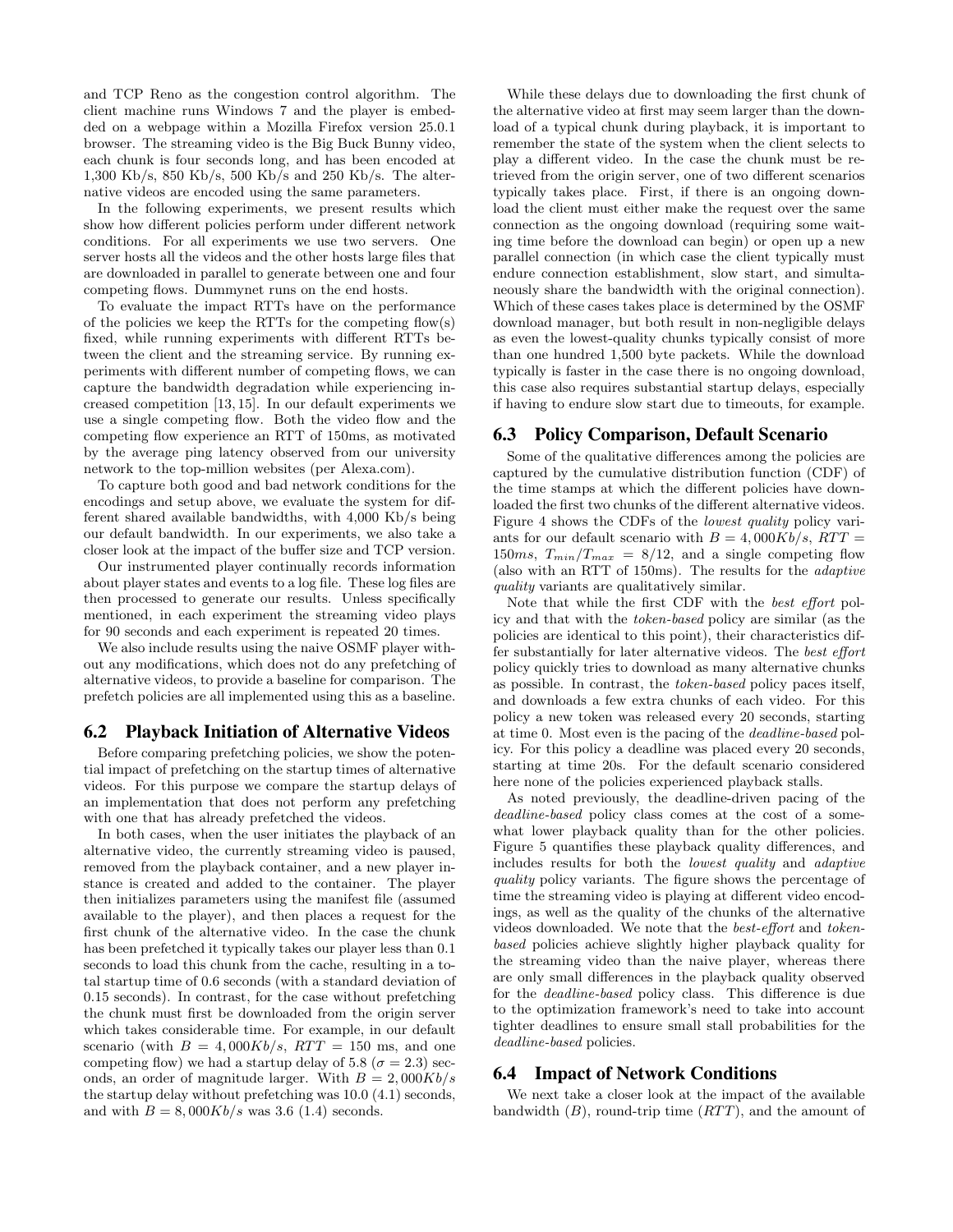

Figure 4: CDF of prefetch completion times for alternative videos under default scenario  $(B = 4,000 \text{ Kb/s})$ .



competing traffic. For this analysis we consider (a) the average stall probability, (b) the playback rate for the streaming videos, and (c) the average encoding rate for the alternative videos downloaded. While we have omitted the number of stalls and stall duration, the Pearson correlation coefficients between the stall probability and these two metrics are 0.94 and 0.71, respectively, for the cases we observe stalls.

Shared available bandwidth: As expected, all policies adapt the streaming quality based on the available bandwidth (Figure  $6(b)$ ), and for the *adaptive quality* variant also the chunk quality is adapted (Figure  $6(c)$ ).

Referring to Figure 6(b), we can also see that the player performance of all policies (with one competing flow) flattens out somewhere between 6,000 and 8,000 Kb/s shared available bandwidth, and that not much additional performance is gained beyond this point, as the client achieves close to the maximum encoding rate of 1,300 Kb/s.

Naturally, with the best effort and token-based policies, prefetching will only take place when there is sufficient bandwidth to fill the buffer. In contrast, the *deadline-based* policy prioritizes downloading the initial chunks of the alternative videos by their respective deadlines at the cost of somewhat lower streaming quality (Figure 6(b)).

In general, the stall probabilities (Figure  $6(a)$ ) are low or zero, except for the low-bandwidth scenario (with  $B = 1,000$ Kb/s). The higher stall probabilities for the case when  $B = 1,000$  Kb/s are in large part due to the lack of lower

qualities (below 250 Kb/s) causing a smaller error margin, and the coarser chunk granularity at this bandwidth causing a higher penalty of selecting the wrong quality. In this scenario, many of the stalls occur due to clients switching to a higher quality (typically from 250 Kb/s to 500 Kb/s, with all policies having an average playback rate, in this case, of between 259 and 277 Kb/s) and then not getting the next chunk in time, due to a (temporary) degradation of the download speed (e.g., due to the competing flow).

While non-negligible when  $B = 1,000$  Kb/s, the stall probabilities of the best effort and token-based policies are comparatively (slightly) lower than those of the naive player. The higher stall probabilities for the deadline-based policy (40%) observed for this scenario are due to very tight conditions. For example, to meet the first deadline, more than 28s of video must be downloaded in 16s, and the competing flow hogs much of the shared bandwidth and complicates the bandwidth prediction used in the optimization framework. This shows that the policy is somewhat optimistic for these circumstances, and that prioritizing the alternative videos under conditions with limited and variable available bandwidth can come at the cost of increased stall probabilities.

While we expect that the results could be improved with the help of better prediction algorithms for the available bandwidth, the use of bigger buffers, or by increasing the distance between download deadlines of alternative videos, clearly, giving too high priority to the alternative videos may not be ideal in these constrained (and hard-to-predict) cases. In such cases the simpler token-based approach may be preferable.

Finally, for all of the bandwidths, the adaptive-quality policy variants are able to download the alternative videos at a much higher quality than the lowest-quality variants (Figure  $6(c)$ , without negatively impacting the streaming quality of the streaming video as measured by the stall probabilities (Figure  $6(a)$ ) and the playback encoding rate of the streaming video (Figure 6(b)) These results suggest that these relatively simple adaptive-quality variants do a good job adjusting to the current network conditions.

Round-trip times: TCP throughput is greatly impacted by RTTs. We run experiments for different RTTs (between 50ms and 250ms) for our application, while keeping the RTT of the competing flows fixed at 50ms. The results in Figure 7 shows that the policies in general adapt well to the varying network conditions, adjusting the streaming playback rate (Figure 7(b)) to maintain low (typically zero) stall probabilities (Figure 7(a)).

As expected, there is a clear decrease in the playback rate (Figure 7(b)) of the streaming video as the RTT of the video application increases. This trend matches well with the in-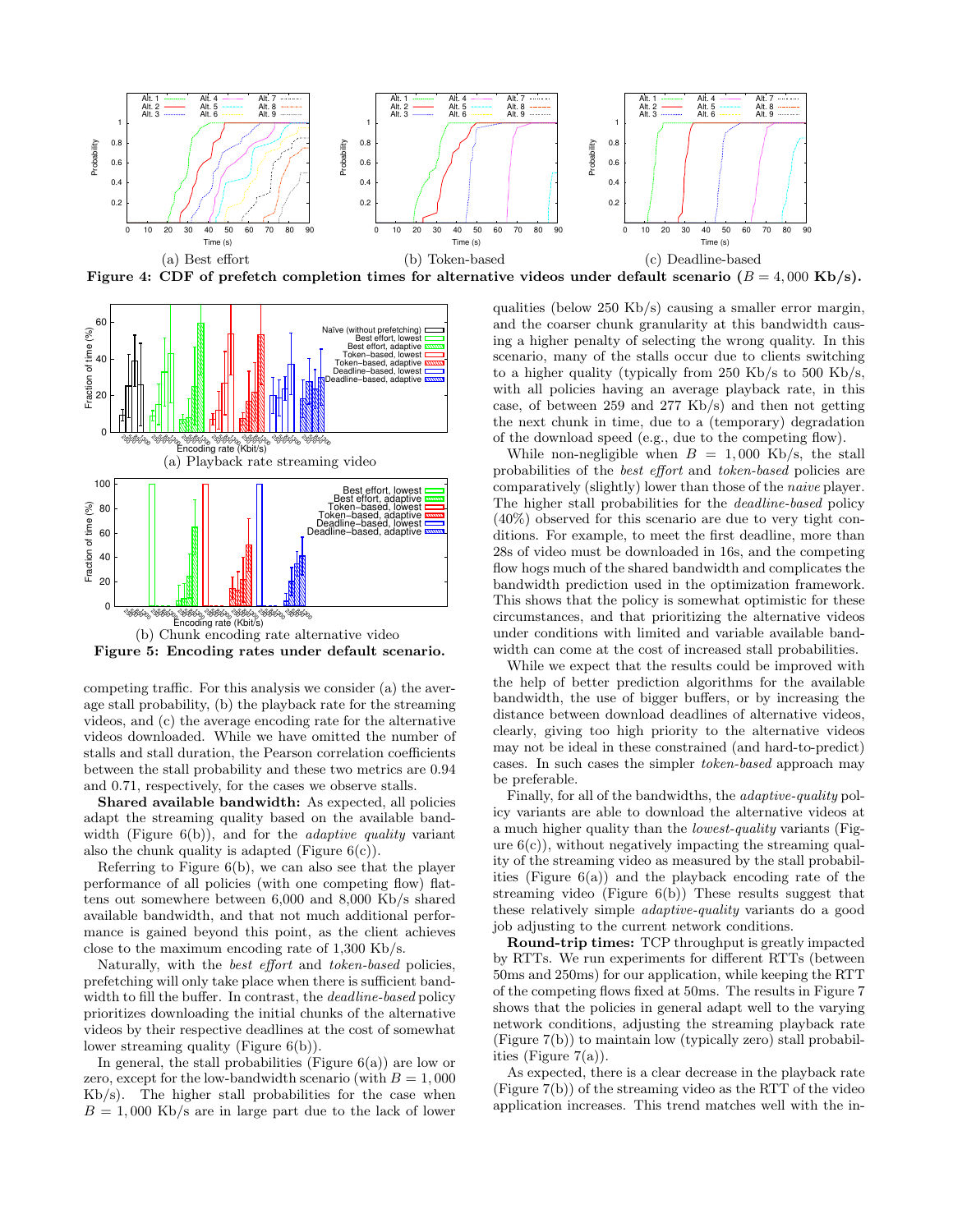

Figure 7: Impact of the round-trip times (RTTs).

verse relationship typically observed between TCP throughput and RTTs. For the case for which we observe stalls, note that the stall probabilities of all policies are similar or lower than for the naive player. This is particularly encouraging for the adaptive-quality variants which are able to download alternative videos at a higher quality (Figure  $7(c)$ ) than the lowest-quality variants without sacrificing playback quality of the streaming video (Figure 7(b)).

Competing flows: The effective bandwidth share of the application decreases with increasing numbers of competing flows traversing the bottleneck, giving similar results (omitted) to those seen with decreasing available bandwidth in Figure 6. Our prefetching policies adapt by adjusting the playback quality, and with the adaptive variants also the encoding of the alternative videos.

Alternative videos downloaded: Another important consideration when selecting which type of policy to use is the number of alternative videos that the policy is able to download (in the case of the deadline-based policy, by their individual deadlines). Figure 8 shows this metric for the first 90 seconds of our experiments.

As expected, the best-effort policy typically downloads the first two chunks of more alternative videos than the other policies; the differences being particularly apparent when considering the lowest-quality variants. For the other policies the lowest-quality and adaptive-quality variants are able to complete approximately the same number of preloads. Given the higher quality seen with adaptive-quality (Figures  $6(c)$  and  $7(c)$ , these results may suggest that the *adaptive*quality variants are more attractive than the corresponding lowest-quality policies.

#### 6.5 High-bandwidth Variation Scenarios

We have also evaluated the different policies under realworld commuter traces with widely varying available bandwidths, collected while using different modes of transport in Oslo [25]. The *ferry trace* has an average bandwidth  $\overline{B}$  of 2,026 Kb/s and a standard deviation ( $\sigma$ ) of 1,020. The bus trace has  $\overline{B} = 2.031$  Kb/s and  $\sigma = 432$ ; the metro trace has  $\overline{B} = 1,014$  Kb/s and  $\sigma = 470$ ; and finally the *tram trace* has  $\overline{B} = 1,082$  Kb/s and  $\sigma = 286$ .

Among these traces, the ferry trace is perhaps the most extreme as the available bandwidth varies widely depending on the distance to land. The variation is high also for the metro trace. For these two traces, all policies (including the naive player) have stall probabilities above 75%. The deadlinebased policies also suffer from significant stall probabilities (around 50%) for the tram trace. For all other policies and scenarios we observe only negligible stall probabilities. In general, as for the previous scenarios, both the best-effort and token-based policies are able to achieve similar or better performance than the naive player, while also prefetching alternative videos for instantaneous playback. This is examplified by the playback encoding rates shown in Figure 9.

#### 6.6 Buffer Size

HAS clients make use of a playback buffer to accommodate for network jitter and short-term variations in the available bandwidth. The typical buffer size varies between applications, playback device, and in some cases also on the network in which the application and device are deployed. We have validated our conclusions for  $T_{min}/T_{max} = 4/6, 8/12,$ 8/16, 12/24, 12/30 (seconds). Note that as  $T_{max} - T_{min}$ increases in these configurations, there will be fewer offperiods, but of greater duration (equal to 2, 4, 8, 12, and 18 seconds, respectively). While we observed much fever stalls for bigger buffer sizes, the relative performance across policies and against the naive player are consistent with the results presented earlier in the paper. (Figures omitted.)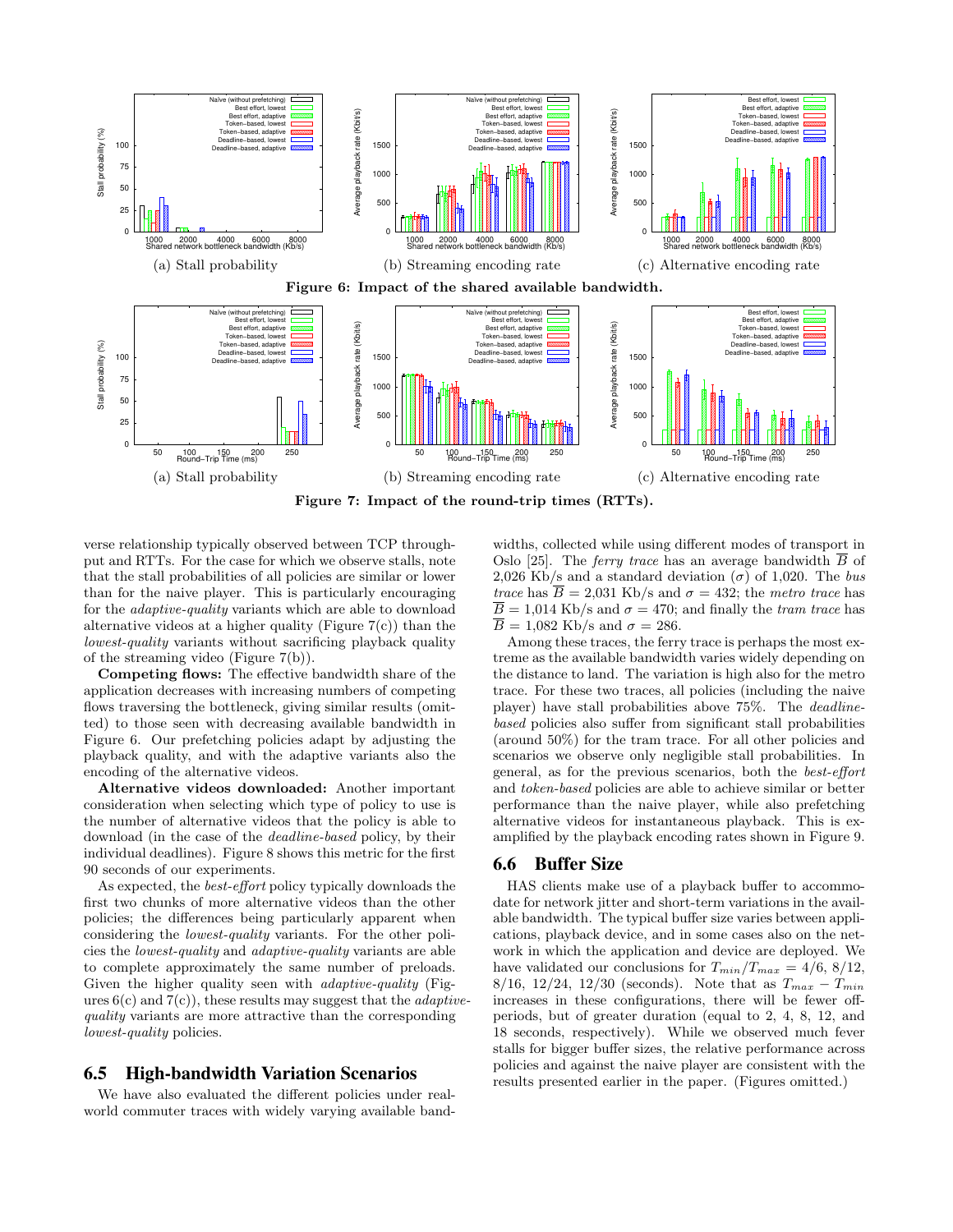

Figure 8: Number of alternative videos with at least two chunks.



#### 6.7 Slow Start and TCP Configurations

The performance under competing traffic also varies between TCP versions. The impact of off periods is particularly apparent in cases when slow start is invoked after the off periods, or the congestion window, due to other reasons, takes more time to reach its fair-share bandwidth.

To understand the impact of TCP slow start and congestion control in general, we compared the performance of four alternative TCP implementations: (i) Reno on Windows, (ii) Reno on Linux, (iii) CUBIC on Linux, and (iv) a modified version of CUBIC on Linux that retains its window size during off periods. We note that the three first versions by default reduce the number of segments that the server can send at a time whenever the flow has remained inactive for duration that is longer than a timeout threshold.

While the performance improvements achieved by the besteffort and token-based policies are largest with the two Reno implementations, our conclusions are consistent across TCP implementations. Both these policies consistently give the same or better performance than the naive player. For example, Figure 10 shows the average playback rate for the default scenario (with  $B = 4,000$  Kb/s). Here, the besteffort policy achieve average improvements in the playback rate (relative to the naive player) of 20.5% and 8.1% with the two Reno implementations, respectively, 5.1% with CUBIC, and 2.6% using CUBIC without slow start. Not surprisingly, the smallest improvements are seen when using CU-BIC without slow start. These observations are expected as CUBIC ramps up faster than Reno, but not as quickly as the CUBIC implementation that avoids slow start after inactive periods. The prefetch policies, on the other hand, effectively avoid off periods altogether.

#### 7. RELATED WORK

Playback stalls and frequent quality switches have been shown to have the most significant impact on user satisfaction and video abandonment during playback [10, 11]. The



Figure 9: Streaming encoding rate in trace-driven scenarios.

HAS player adaptation algorithm plays an important role here [5]. Inaccuracies in the rate estimations [17] and interaction with other competing flows [3, 13] have been found to negatively impact the performance of many HAS players. TCP is often part of the problem, as clients may be forced to resume the download from slow start after an idle period. Although observed as a problem already for traditional web workloads [22], this feature remains the default in several TCP implementations.

For long duration content, others have suggested that rate estimates are only important for the initial transient period, when building up a playback buffer, and that buffer-based policies that track changes in buffer size can be used in steady-state [9, 14]. Rather than looking at the steady-state period of such large-buffer and long-duration video systems we consider preloading during the transient period, when users are more likely to switch to an alternative video.

In order to be fair to multiple competing clients, serverbased traffic shaping has been proposed [4]. Other solutions have relied on optimized chunk scheduling, bandwidth estimation, and quality selection that ensures fair and stable playback characteristics [15].

Prefetching has long been used to improve Web performance [23], but has also been applied in the context of HASaware proxies that preemptively try to download chunks that the clients are likely to download next [18]. Others have observed that some players may re-download chunks that have already been downloaded, at a higher quality [27]. In this paper, we show how careful prefetching can be used to improve HAS performance, by stabilizing the client's bandwidth share and simultaneously allowing preloading of alternative videos, but do not consider policies that use the extra bandwidth to re-download chunks at higher quality. Combining these ideas could be interesting future work.

Many recommendation algorithms and systems have been proposed, including to determine which video a user is likely to want to view next [7, 8, 12, 28]. In addition to client-side recommendations, video recommendations have also been used to improve cache efficiency [20].

While both the prefetching framework and the implementation to allow quick preloading of alternative videos are novel, we are not the first to combine multiple videos into a seamless playback experience. For example, Johansen et al. [16] use a modified player to combine video snippets based on tagged videos and user search queries into a single personalized video stream. Krishnamoorthi et al. [19] implement an OSMF-based client that is able to provide seamless playback of interactive branched video. The DASH specification also allows ad insertion into live and VoD streams [1].